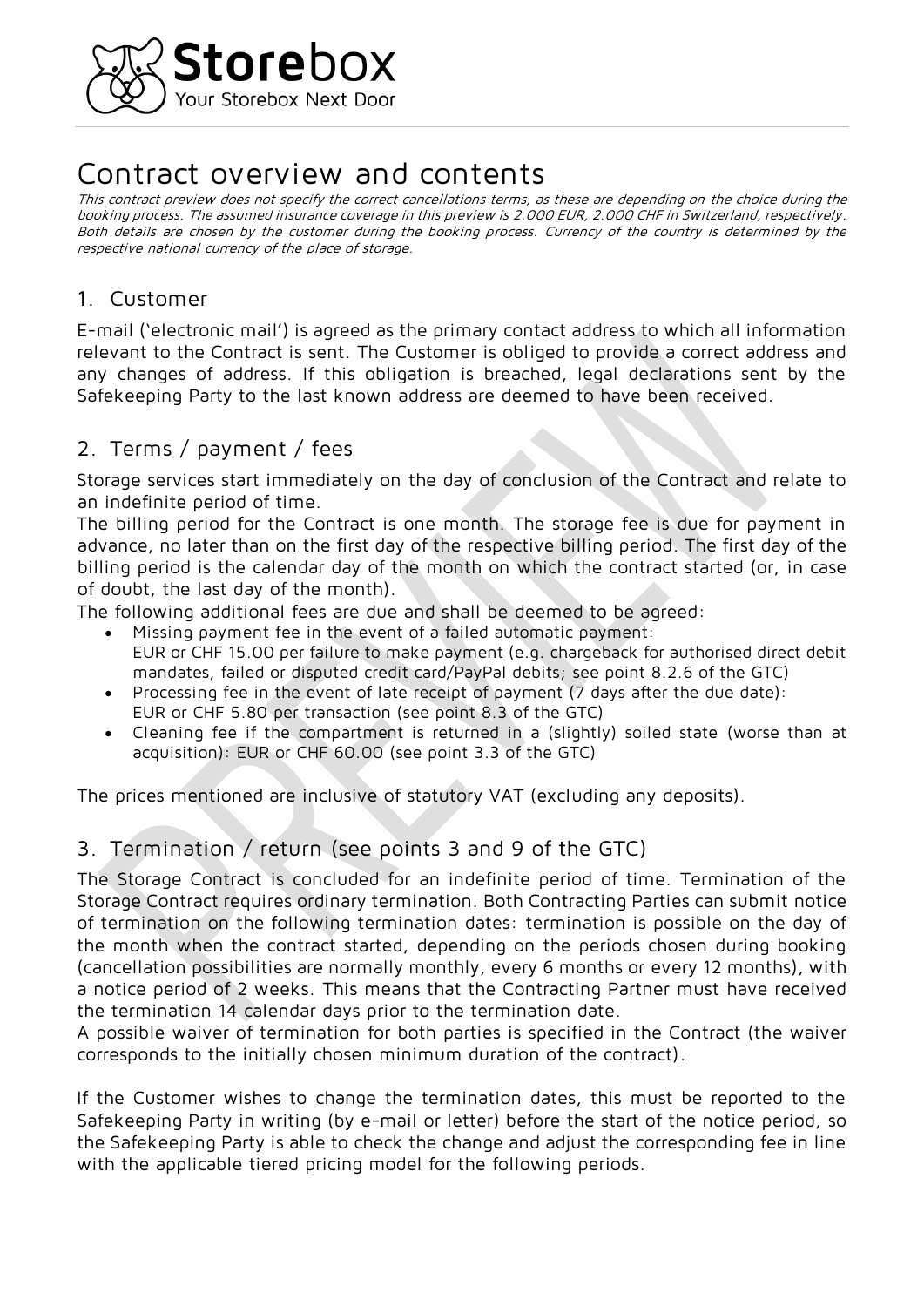

**Notice of termination by the Customer can be submitted via the [online customer account](https://www.yourstorebox.com/profile/dashboard) of the Customer with the Safekeeping Party to ensure the correct and legally compliant transmission of data and images.**

**On termination of the contractual relationship, the Customer must leave the compartment in the same condition it was in at the start of storage period. As such, the Customer is required to properly vacate and clean the compartment and promptly (on the day the Contract ends at the latest) notify the Safekeeping Party of the proper vacation by uploading photos of the empty compartment via the online customer account.** 

**If the Customer fails to meet this obligation, i.e. fails to send confirmation of the proper return to the Safekeeping Party by the potential termination date after registering their termination request, this results in the creation of a new Storage Contract with monthly termination dates and current price level (see point 9.4 of the GTC).**

#### **4. Time / use (points 4 and 5 of the GTC)**

**Access is currently: Mon–Sun, 24 hours (exemptions apply – current opening hours are given for each location on the location homepage online).**

**Use of the compartment: The Customer has read and taken note of what may and may not be stored in the compartment for safekeeping. If the Customer stores goods/items that may not be stored or that exceed the maximum storage value of EUR or CHF 2,000.00 (storage value depends on the Customer's choice of insurance coverage during the booking process), the Safekeeping Party shall not accept any care or liability for this. The compartment may only be used for storage purposes (see point 5 of the GTC).**

#### **5. Alternative measures**

**If the Customer is more than 45 calendar days in default of payment of receivables from or in connection with the Storage Contract either in whole or in part (at least one monthly fee), the Safekeeping Party is entitled to refuse access and to terminate the Storage Contract with immediate effect after setting a grace period of 10 calendar days if the receivables are not paid in full within this 10-day-period.**

**If the compartment is used in a way that violates the law or is in breach of Contract, e.g. if the compartment is used for purposes other than storage, the Safekeeping Party may terminate the Contract with immediate effect and/or deny access to the storage facility.**

**If the compartment has not been properly vacated and handed over to the Safekeeping Party after the Storage Contract has come to an end, the Customer shall engage and authorise the Safekeeping Party to carry out the following alternative measures in the name of and at the expense of the Customer:**

- **open the lock on the compartment without having to replace the lock and/or install a new lock and enter the compartment; and**
- **remove the goods/items still stored in the compartment and, if necessary, store them in another storage facility or compartment selected by the Safekeeping Party; and/or**
- **sell and transfer the goods/ to a third party after the extraordinary termination and the fruitless last provision of a vacation term of 4 weeks ('final warning'). The purchase price achieved will be offset against the Safekeeping Party's outstanding**